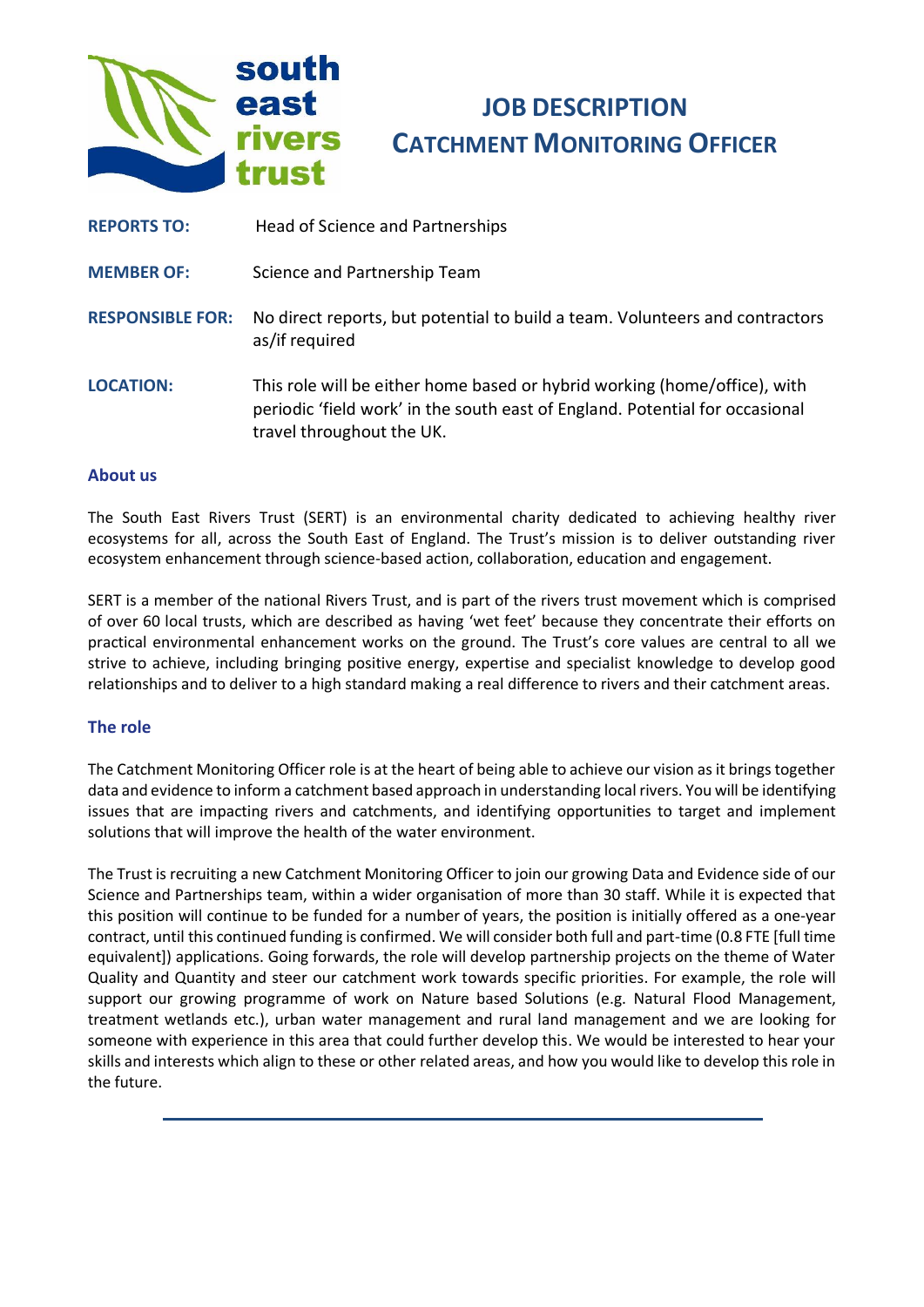

#### **Job Summary**

There are two primary components to the role:

- (i) Work in partnership with other organisations to collate and analyse different Water Quality and Quantity datasets in the Medway catchment; and
- (ii) Support Catchment Officers, and others in the organisation, to understand Water Quality and Quantity datasets and target improvement projects to have a positive impact on our rivers.

This role will be essential to help us develop and plan a growing portfolio of landscape-scale Nature-based Solution (NbS) projects that will improve the resilience of our catchments, provide natural flood management benefits and support water resources. This is an exciting opportunity to establish NbS as common practice across our catchments, supporting a range of stakeholders in choosing nature recovery and working with natural processes, over engineered infrastructure, to achieve environmental outcomes and multiple benefits.

Working within the Trust's Science and Partnerships Team, you will be responsible for developing and implementing a Water Quality and Quantity monitoring programme to evidence the impact of a suite of NbS projects, ranging from single demonstration sites to sub-catchment scale suites of interventions. You will also collate and analyse historic Water Quality datasets and identify ways of using the data to refine targeting and design of NbS. Working with partners within the organisation and externally, you will identify requirements and resources needed for the successful design of a Water Quality and Quantity monitoring programme and work with contractors to deliver this on the ground. You will need to be practical and able to trouble shoot and solve technical problems in the field. Your experience will help communicate the impact of NbS, improve the design of NbS, inform projects across the organisation, provide support to project managers and inform the development of future projects.

The Trust aims to work in partnership with other organisations wherever possible to deliver multiple objectives, provide a joined up approach for stakeholders and avoid duplication of effort. You will provide scientific expertise to help communicate with a wide range of stakeholders and communities, through a range of media, for example: meetings, events, website, workshops, phone, social media, etc. You will be personable, diplomatic, questioning, able to explain technical concepts in simple terms, have strong facilitation skills and be passionate about rivers and the environment. This is an exciting opportunity to join a growing and dynamic team making a real difference for the environment.

## **Key Duties and Responsibilities**

- **1. Collate, integrate and analyse historic Water Quality and Quantity datasets from a range of organisations** 
	- 1.1. Source relevant datasets from partners and other organisations across the SERT area;
	- 1.2. Manipulate and format datasets for analysis, this will require excellent software skills and experience;
	- 1.3. Analyse and present data to understand temporal and spatial trends, identify issues and direct solutions;
	- 1.4. Undertake Gap analysis and make recommendations for refinement of monitoring programmes to fill knowledge gaps and understand Water Quality and Quantity, so these can be improved through a variety of means e.g. NbS, land management, education and engagement, partnership working etc.;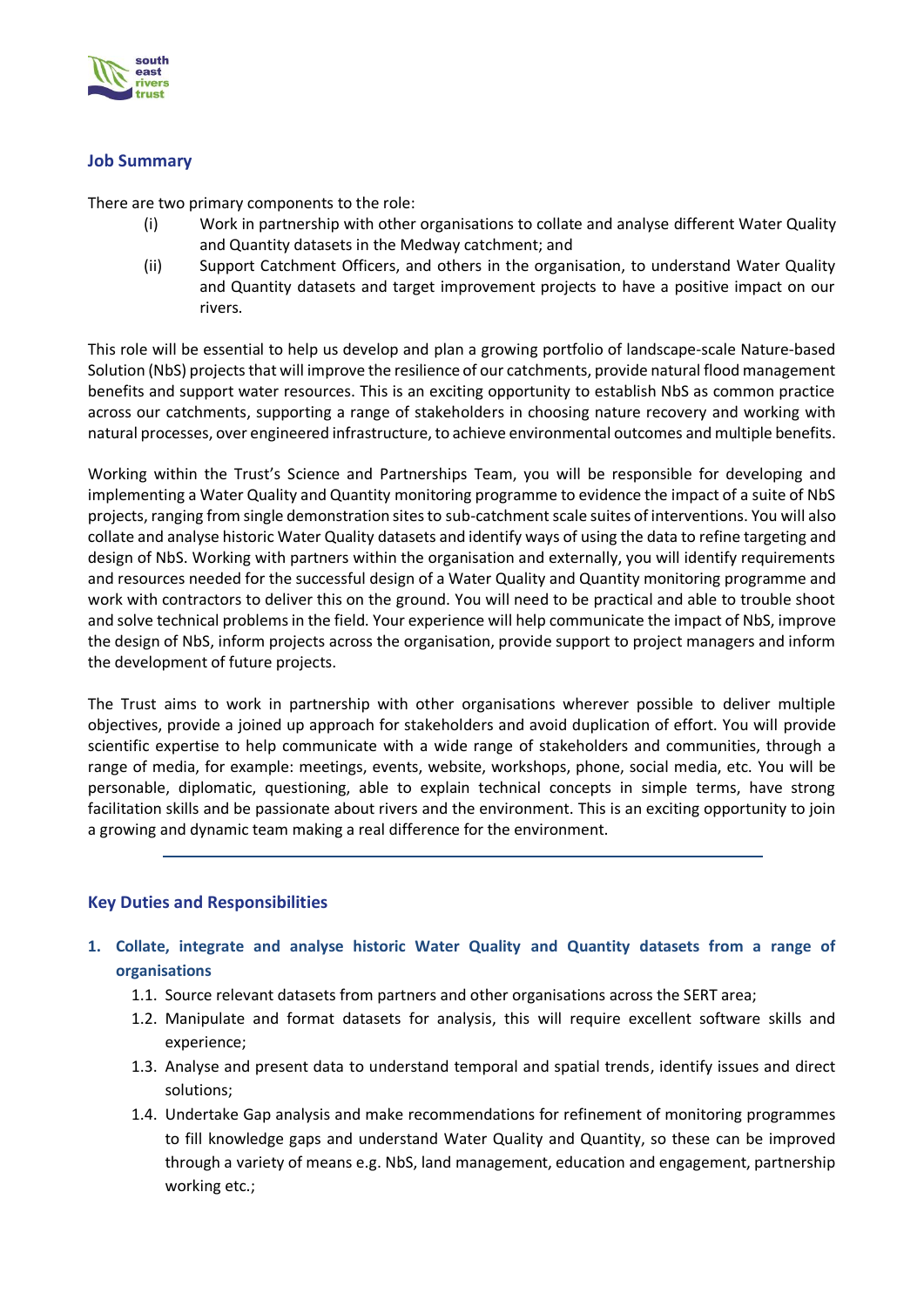

- 1.5. Maintain good working relationships with partners, as well as expand and grow relationships with new stakeholders as required;
- 1.6. Represent the Trust at local meetings across the South East, leading on Water Quality and data and evidence;
- 1.7. Work closely with other staff at the Trust to use data and evidence to inform future project development aimed at improving rivers.

#### **2. Develop and implement a Water Quality and Quantity monitoring programme to evidence the impact of NbS**

- 2.1. Identify and work with others to understand project monitoring objectives and parameters to evidence that these are being met;
- 2.2. Design Water Quality and Quantity monitoring programme to fit project time and cost constraints, deliver on agreed monitoring objectives, select techniques to provide temporal and spatial resolution data to achieve aims;
- 2.3. Adapt programme based on data gathered;
- 2.4. Maintain programme and any equipment used/deployed to ensure data quality and continuity;
- 2.5. Trial low cost Water Quality monitoring equipment.

#### **3. Support SERT Officers and others**

- 3.1. Contribute to and support the work and growth of SERT, delivering the Trust's vision, mission and core values;
- 3.2. Provide specialist Water Quality support to SERT staff, partners and stakeholders to identify project opportunities which will address the priority issues affecting the catchment and the priorities of the Catchment Partnership;
- 3.3. Contribute to developing funding opportunities and fundraising for the Trust's activities;
- 3.4. Contribute to the Trust's external communications (websites, social media and presentations), profile and good reputation;
- 3.5. Work with other SERT teams to deliver a range of restoration and enhancement, education and engagement projects within the catchments;
- 3.6. Other duties as may be appropriate to the position.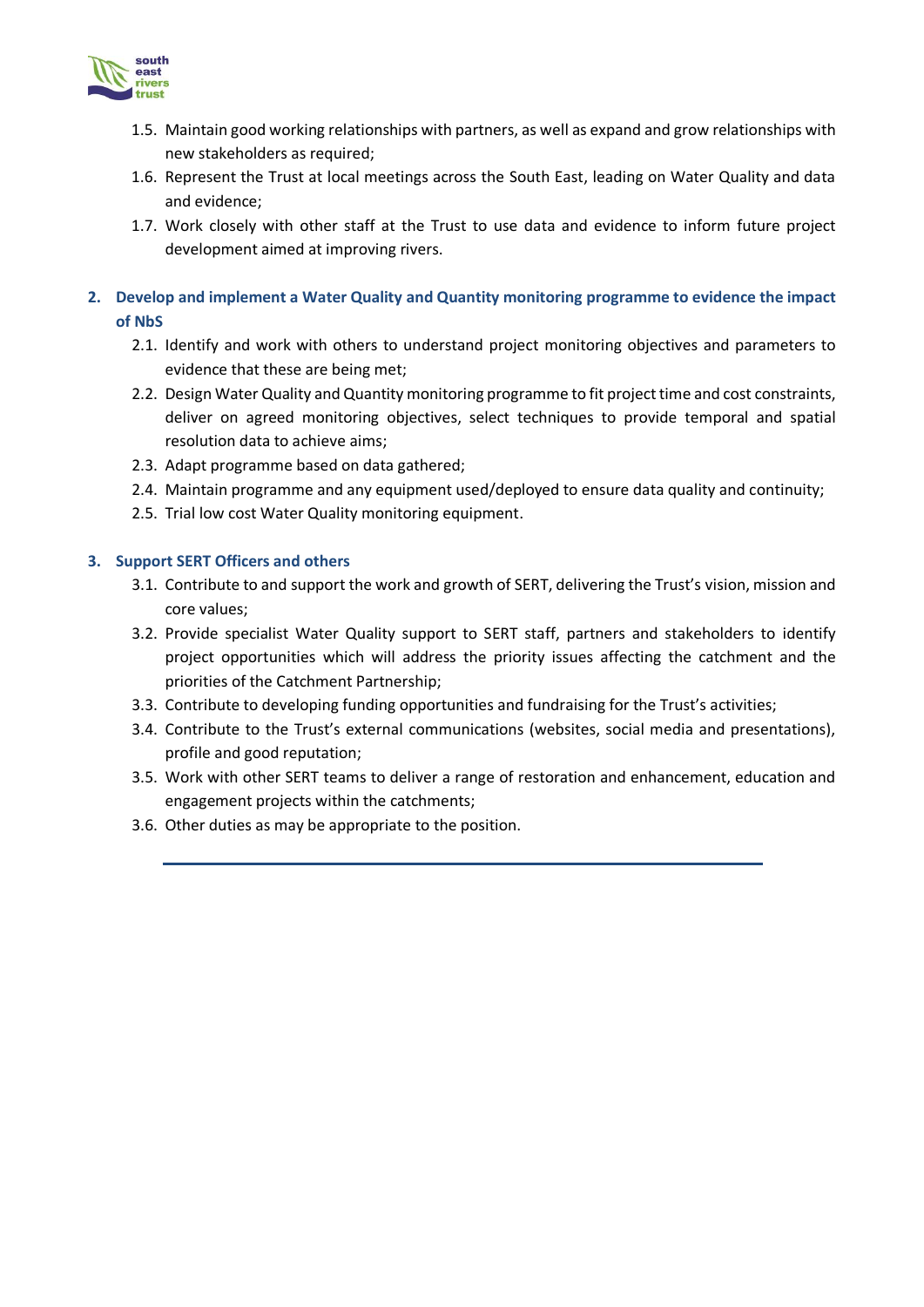

# **Person Specification**

Please keep this list of requirements in mind, together with the Trust's core values when completing your application. Knowledge, experience, skills and aptitudes will be assessed through the application process and at interview.

| <b>Requirements</b>                                                            | <b>Essential</b> | <b>Desirable</b> |
|--------------------------------------------------------------------------------|------------------|------------------|
| <b>Qualifications, Training &amp; Experience</b>                               |                  |                  |
| A relevant degree and post-graduate qualification or significant experience in |                  |                  |
| a relevant area: aquatic science, water quality, hydrology, environmental      | X                |                  |
| science, natural resource management or similar                                |                  |                  |
| Excellent software skills for data handling, analysis, quality assurance,      | X                |                  |
| statistics and presentation                                                    |                  |                  |
| Practical, problem solving and independent mind-set                            | Χ                |                  |
| Experience of collating and analysing large datasets and summarising in an     | X                |                  |
| engaging way for external/non-technical audiences                              |                  |                  |
| Basic knowledge of using, adjusting and setting up monitoring equipment,       | X                |                  |
| sensors, taking samples etc.                                                   |                  |                  |
| Track record of successfully delivering projects and satisfying funders'       |                  | X                |
| requirements                                                                   |                  |                  |
| Experience of developing water quality improvement projects                    |                  | Χ                |
| Experience of managing projects                                                |                  | Χ                |
| Track record of successful funding applications                                |                  | Χ                |
| A relevant first aid qualification                                             |                  | Χ                |
| <b>Knowledge &amp; Understanding</b>                                           |                  |                  |
| Knowledge of the objectives, drivers and funding mechanisms of external        |                  |                  |
| stakeholders: water companies, local authorities, environmental NGOs, local    |                  | X                |
| businesses, land users and land owners                                         |                  |                  |
| A good level of understanding of Water Quality and Quantity issues related to  | X                |                  |
| land management, wastewater treatment and urban sources                        |                  |                  |
| Knowledge and understanding of the Catchment Based Approach (CaBA)             |                  | X                |
| Knowledge and understanding of the Water Framework Directive (WFD)             |                  | Χ                |
| <b>Skills &amp; Personal Attributes</b>                                        |                  |                  |
| Excellent communication skills, both verbal and written                        | Χ                |                  |
| Organised                                                                      | Χ                |                  |
| A positive 'can do' attitude                                                   | Χ                |                  |
| Ability to work as part of a team and independently                            | Χ                |                  |
| Strong IT skills (email, MS Office, data analysis, statistics)                 | Χ                |                  |
| Proficiency in GIS and spatial analysis                                        |                  | X                |
| Ability to inspire and lead teams of volunteers/communities                    |                  | X                |
| Willingness to learn and be flexible to support the organisation               | Χ                |                  |
| <b>Miscellaneous</b>                                                           |                  |                  |
| Full driving licence and access to private (or hire) vehicle for work purposes | X                |                  |
| Ability to work occasional evenings and weekends                               | Χ                |                  |
| Suitable, safe home working environment                                        | X                |                  |
| Understanding of Health and Safety risks and mitigating actions                | X                |                  |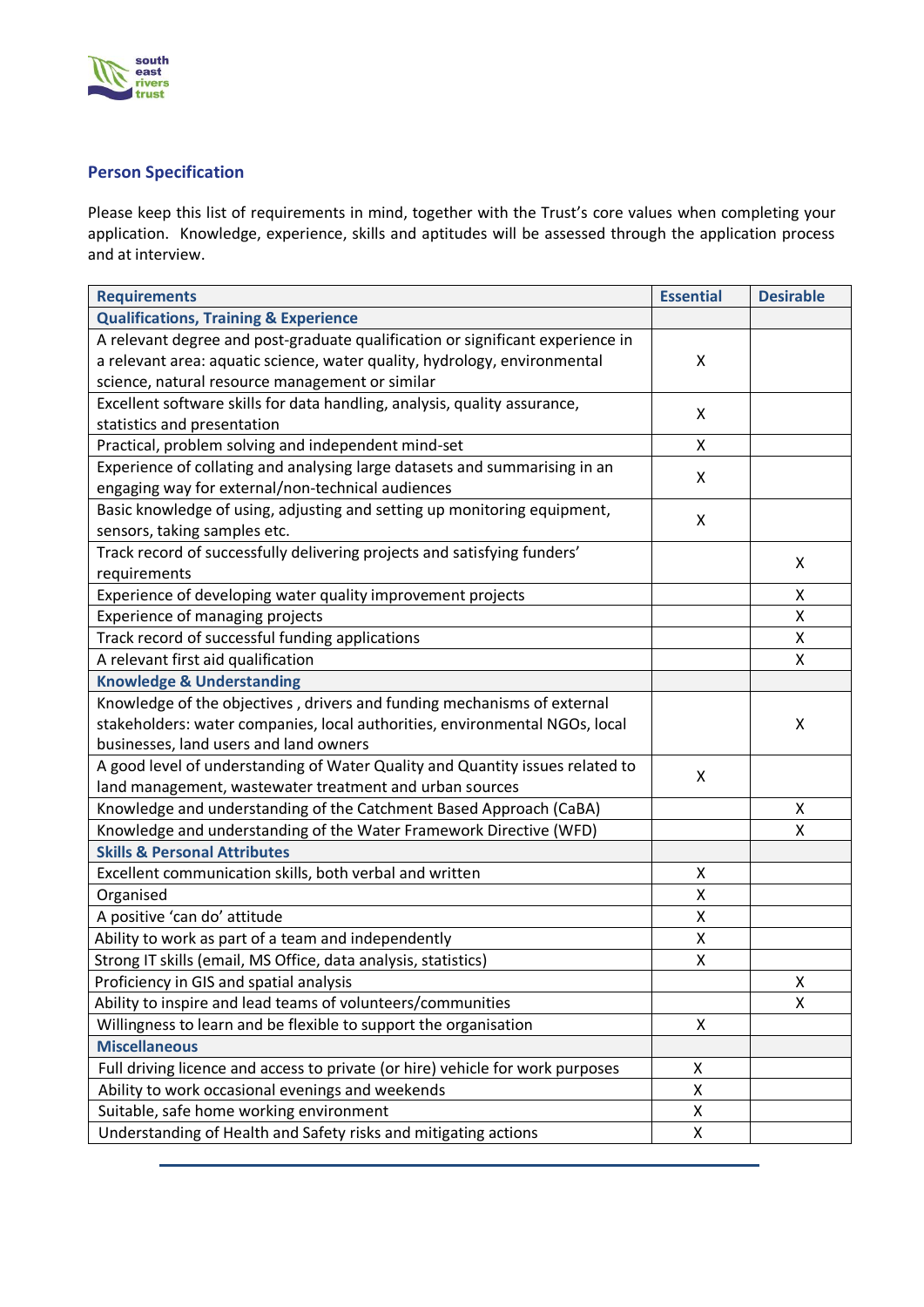

# **Terms of service**

**Salary:** £28,000 - £35,000 (pro rata for part time) commensurate with experience.

**Contract period:** The position is full time or 0.8 FTE, on a one-year fixed-term contract. It is expected that the role will continue, subject to performance and funding. The appointment will be subject to a six-month probationary period.

**Pension:** SERT operates a contributory pension scheme and will pay 9% of salary subject to a 6% employee contribution.

**Annual Leave:** Annual leave entitlement is 25 days plus public holidays (pro rata for part time)

**Hours of work:** Occasional evening or weekend work may be required, for which time off in lieu can be taken. No overtime will be paid.

**Driving licence and vehicle:** A full driving licence and access to your own transport is required. Access to a van will be provided for events.

**Location:** This role will be either home based or hybrid working (home/Leatherhead office), with periodic 'field work' in the south east of England. Potential for occasional travel throughout the UK.

We would prefer the post-holder to be based in the SERT area, but this is not an absolute requirement.

**Right to work in UK:** All applicants must have the right to work in the UK. We do not sponsor applicants from overseas.

## **Employee benefits**

- Hybrid working and homeworking
- Flexible and part-time working opportunities
- Pension contribution of 9% salary, subject to 6% employee contribution
- Life Assurance cover with SERT's Pension Scheme
- Annual Cost of Living Adjustment Review (COLA)
- 25 days annual leave per year plus bank holidays
- Enhanced leave policies including sickness and maternity
- Four staff away days per year
- Commitment to career development and training
- Free Employee Assistance Programme
- Wellbeing team, with trained Mental Health First Aiders
- Annual Staff Survey